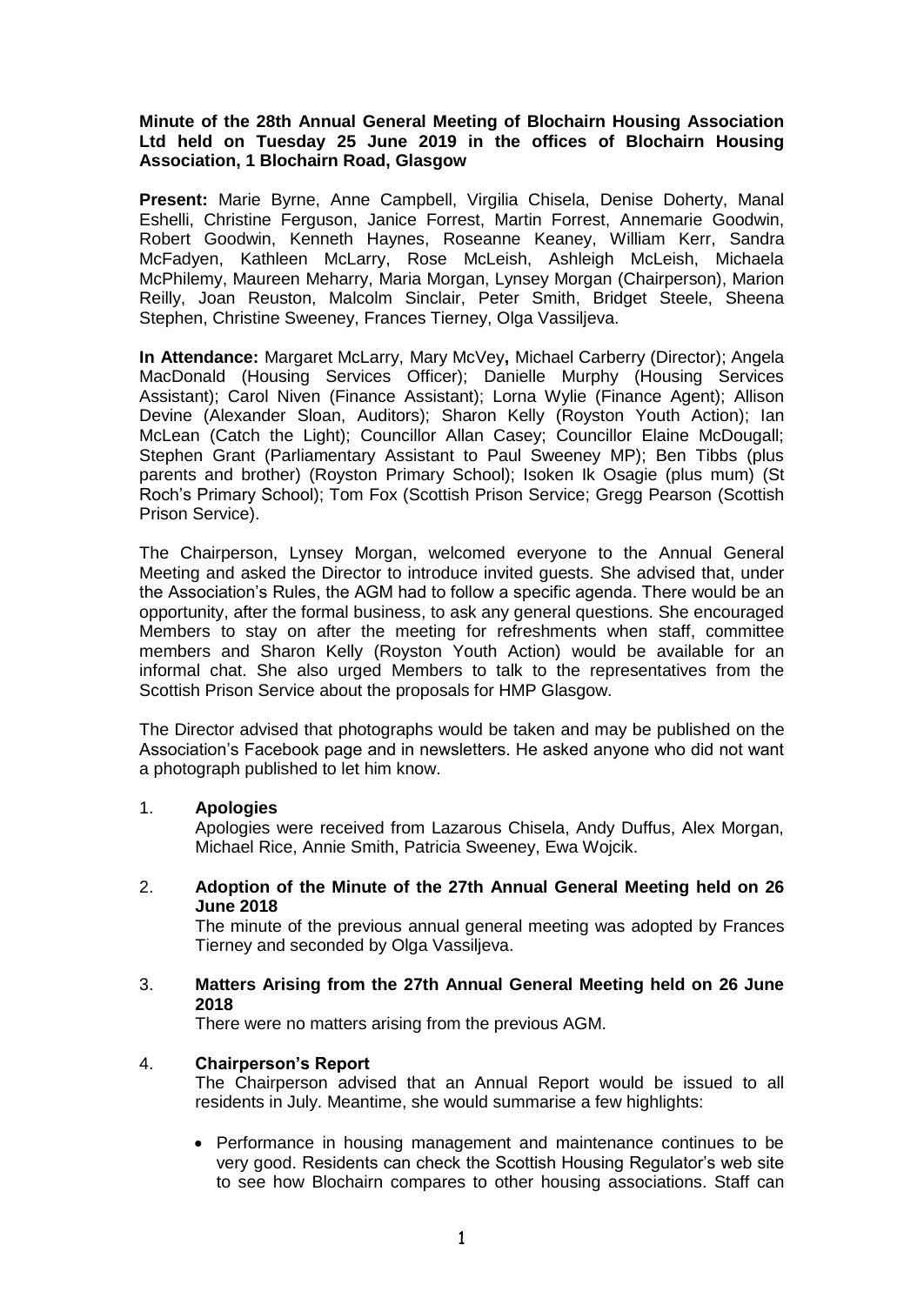assist residents to navigate the Regulator's web site. In September, residents will receive a copy of the Landlord Report published by the Scottish Housing Regulator

- Additional support for residents continued with the provision of a Financial Advisor, a Tenancy Support Officer and a Welfare Rights Officer. Services are well used and are a real benefit to the community
- The Major Repairs Programme was completed in May 2019. This was a massive operation for the Association, covering 17 closes and 102 houses. The Chairperson hoped that Members would agree that the results were impressive
- A bathroom replacement programme was completed at Contract 3 in Blochairn Road/Cloverbank Street
- In 2014, Blochairn called a meeting of local Royston organisations; Councillors and MSP's to try to find a more strategic, organised way of completing the regeneration of Royston. The Royston Strategy Group was formed and a strategy document was produced which highlighted what still needs to be done. There has been some success with the rebuilding of the Rainbow Hall; plans to convert the 'Blue Roof' building to a nursery; recovery of the 'Triangle' site, which will become a park, and joint working with Copperworks and Rosemont Development Trust to create a plan for central Roystonhill, including the Millburn Centre. However, some issues have not progressed at all, such as, regenerating Glenconner Park and dealing with the shops and houses at Royston Road/Provanhill Street
- In 2004, after the murder of Mark Cummings in Royston, Blochairn began to challenge the Scottish Government and Glasgow City Council on the policy of providing accommodation for dangerous sex offenders in our communities. Blochairn took the Chief Constable of Strathclyde Police and the Freedom of Information Commissioner to the highest court in Scotland to force them to release statistics on where sex offenders were housed. There are 11 associations involved in a campaign group, The NASSO Awareness Group (NAG). In 2012 a GHA tenant seriously assaulted the 4 year old son of a neighbour. The investigation found that the allocation policy had to be looked at. When GHA refused to say whether they had changed their allocation policy the NAG made a formal complaint. The Scottish Public Sector Ombudsman said that GHA could decide whether to talk to the NAG or not. The NAG contacted the Scottish Housing Regulator who said it should contact the Scottish Government. This is under consideration.
- In 2001, Blochairn became the first housing organisation in Glasgow to offer a bonus to its tenants. It is a way of thanking those tenants who make a contribution to the community and who help to make Blochairn an area that people want to live in and are proud to say the come from. Since 2001, more than £217,000 has been returned to the community at Christmas. Last Christmas, 69% of tenants received the £75 Christmas Bonus Payment. More than £18,000 has been won in the monthly prize draw.
- The Association works hard to have a good relationship with Young People and we try to make them feel that they are important members of the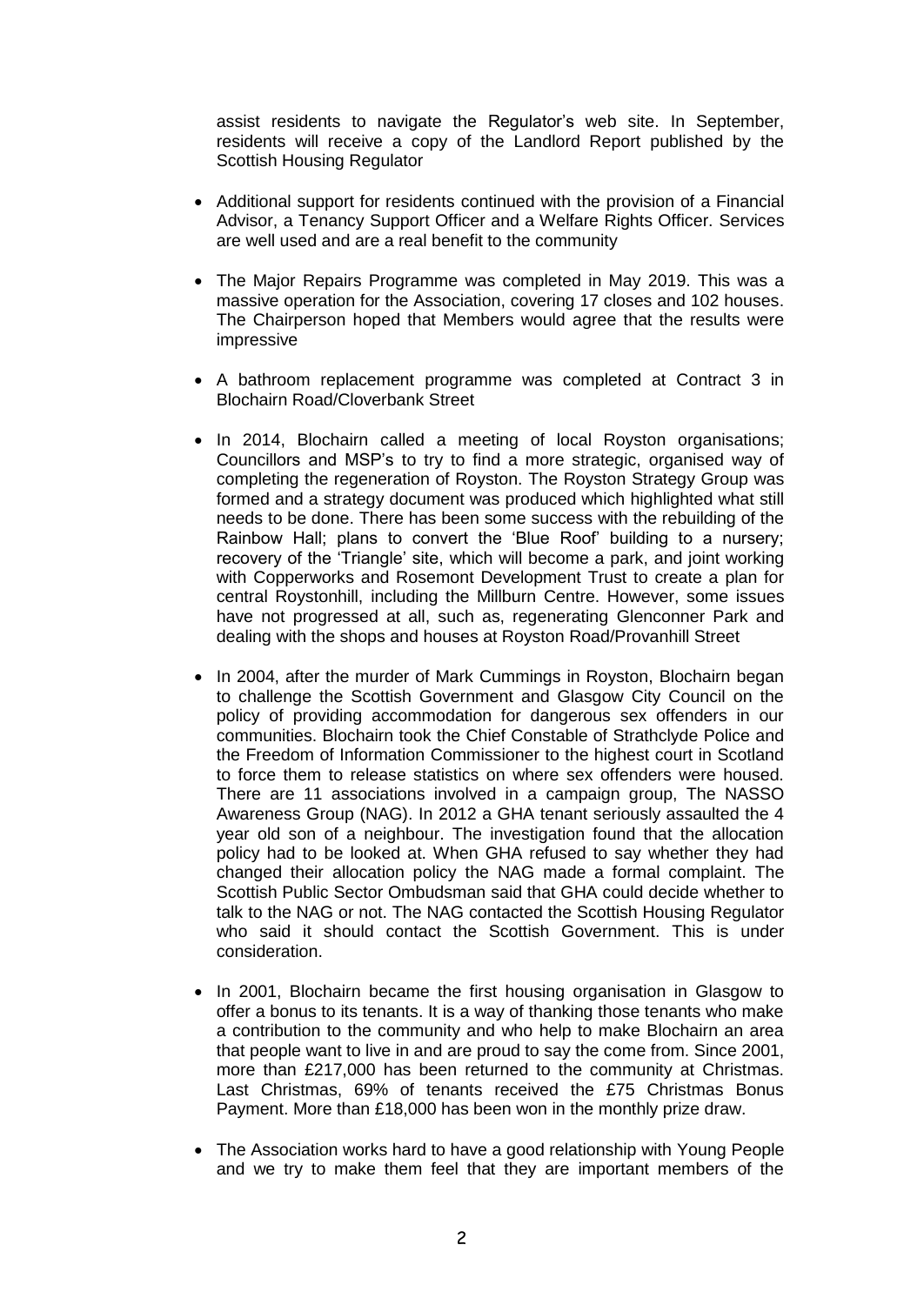community. Since 2016, Blochairn has been a Community Champion for the Dolly Parton Foundation - Imagination Library. Every child receives a free book every month from birth until their  $5<sup>th</sup>$  birthday. Blochairn supports Royston Youth Action and works closely with local schools. Since 2013, the Association has sponsored a Community Citizenship Award for Royston Primary and Saint Roch's Primary.

The Chairperson advised that it has been another busy year. She thanked both Management Committee members and Staff for their hard work and dedication to the Blochairn community.

She concluded by encouraging Members to have a look at Blochairn's Facebook page, which is proving to be very popular with 728 "Followers".

The Chairperson invited questions from Members. There were none.

# 5. **Financial Accounts for the year ending 31 March 2019**

The Chairperson asked the Association's Auditors to present the statutory accounts. Allison Devine presented a summarised version and confirmed that the accounts provide a "true and fair view" of financial affairs as at 31 March 2019. The Association's performance was a good, consistent one and it had finished the year with a strong Balance Sheet. She asked if there were any questions on the report. There were none.

# 6. **Appointment of Auditors**

The Chairperson advised that the Management Committee wished Alexander Sloan Ltd to continue as auditors. There were no objections to this proposal.

# 7. **Election of the Management Committee**

The Chairperson advised that the Management Committee must have at least seven members and no more than fifteen. One third of the Committee must stand down and seek re-election at the AGM. The four Committee members standing down and seeking re-election were herself, Sheena Stephen, Frances Tierney and Olga Vassiljeva. There were three new nominations: Lazarous Chisela; Catherine Neil and Ewa Wojcik. This gives the Association fifteen Committee members. As there were no more than fifteen there is no need for an election. The fifteen Committee members are Rosemary Cairns, Lazarous Chisela, Denise Doherty, Andy Duffus, Manal Eshelli, Sakina Masih, Rose McLeish, Michelle Moore, Lynsey Morgan, Catherine Neil, Joan Reuston, Sheena Stephen, Frances Tierney, Olga Vassiljeva and Ewa Wojcik.

### 8. **Any Other Competent Business**

The Chairperson advised that she had no other business to report and she brought the formal business of the AGM to a close.

### **Post Meeting:**

The Chairperson invited general questions. There were none.

The Chairperson advised that the Councillors had to leave to attend another meeting and invited Members to ask questions before they leave. Several residents asked for an update on what was happening at the Royston Road shops. Councillor Casey said that, through the Royston Strategy Group, he hoped that a plan could be devised for that area. Councillor McDougall advised that the Council continued to